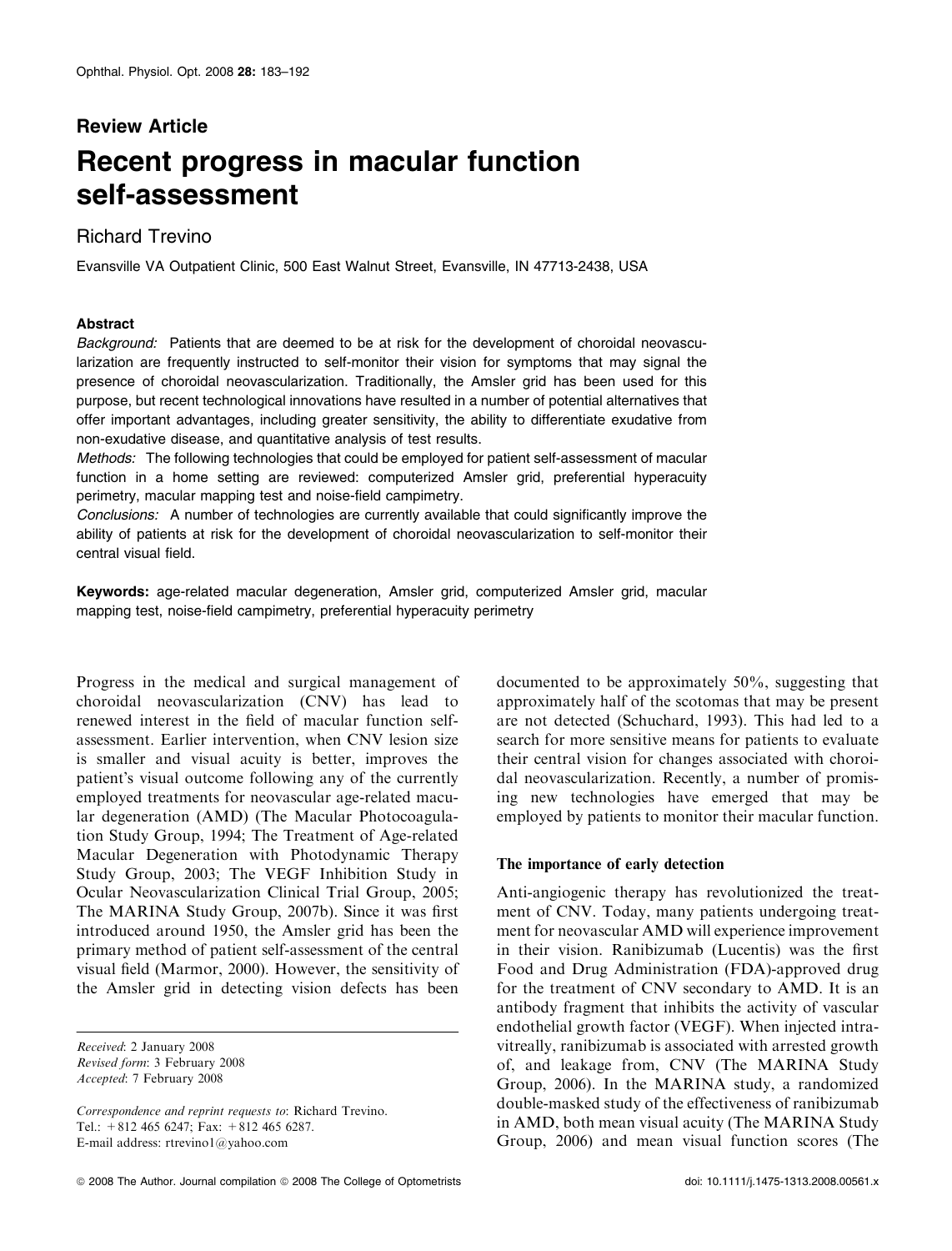MARINA Study Group, 2007a) showed improvement at 12 and 24 months. Similar improvements have been reported from the VISION study for pegaptanib sodium (Macugen) (The VEGF Inhibition Study in Ocular Neovascularization Clinical Trial Group 2004), the other FDA-approved anti-VEGF medication. A recent systematic review of the literature found no statistically significant difference in the effectiveness of the two medications in halting the progression of neovascular AMD (Takeda et al., 2007). A third VEGF inhibitor, bevacizumab (Avastin), is widely used off-label to treat neovascular AMD. There are currently no published randomized controlled trials documenting its effectiveness; however, numerous small case series with limited follow-up have been published. The currently available evidence suggests that Avastin is at least as effective as the other two drugs (Nagpal et al., 2007).

Earlier intervention, when neovascular lesion size is smaller and visual acuity is better, will generally improve the final visual outcome of therapy. A recent subgroup analysis of 24-month data from the MARINA study found that the two important predictors of final visual acuity were initial visual acuity and CNV lesion size (The MARINA Study Group, 2007a). Similar analysis of the VISION data found earlier detection and treatment improved the visual outcome of Macugen-treated patients (The VEGF Inhibition Study in Ocular Neovascularization Clinical Trial Group, 2005). Treatment of neovascular AMD patients earlier in the course of their disease with anti-angiogenic agents results in greater vision recovery and, ultimately, less permanent vision loss. The earlier in the disease process that a patient presents for care, the greater the odds of avoiding severe vision loss.

## Challenges of self-assessment

The availability of highly effective therapies that can not only stabilize neovascular AMD, but can improve vision, has made it more important than ever to have patients with treatable lesions present for care as early in the disease process as possible, when vision is least affected. It has long been recognized that patient selfassessment of their vision on a daily basis offers the best hope of detecting disease progression in a timely manner (The Macular Photocoagulation Study Group, 1985). Yet, many patients with documented disease progression fail to detect changes while self-monitoring their vision with the Amsler grid (Fine et al., 1986; Zaidi et al., 2004). This has led to a call for making the development of a cost-effective self-assessment tool for patients with macular degeneration a research priority (Crossland and Rubin, 2007).

There appear to be two primary reasons why home monitoring protocols utilizing the Amsler grid fail to detect disease progression: non-compliance and the subjective nature of the test (Zaidi et al., 2004). Noncompliance is frequently encountered with any health care regimen that patients are instructed to follow for prolonged periods of time, although the clinician can take steps that may maximize patient adherence and persistence (Rosner, 2006). Objective tests of macular integrity, such as optical coherence tomography, require little or no patient input and could, at least in theory, be devised in such a way as to screen for the presence of CNV (Sandhu and Talks, 2005). However, objective tests generally entail expensive instrumentation, making such tests impractical for patients to use at home. Subjective tests, such as the Amsler gird, are generally limited by the user's ability to understand the test, interpret their findings and reliably report the results. The Amsler grid is an especially challenging test for patients because it requires the patient to delineate, on the chart, the perception of their vision defects, while fixating elsewhere (Achard et al., 1995). When compared with a gold standard of microperimetry performed with the scanning laser ophthalmoscope, the Amsler grid fails to detect approximately half of the scotomas that are present (Schuchard, 1993). Yet, because the Amsler grid test is inexpensive, conceptually easy to understand and rapid to perform, it is the most commonly employed method of macular function selfassessment (Achard et al., 1995; Zaidi et al., 2004).

A patient's subjective appreciation of their vision defects is influenced by a number of factors, including eccentric fixation (Crossland et al., 2005), crowding effects (Parkes et al., 2001) and the perceptual completion phenomena (Schuchard, 1993; Achard et al., 1995). Perceptual completion is a psychophysical phenomenon wherein scotomas are filled-in with visual information from the rest of the visual field, thereby inhibiting subjective awareness of the vision defect (Ramachandran and Gregory, 1991). Perceptual completion is often imperfect, especially across larger scotomas, and may result in the perceived distortion of filled-in patterns, simulating metamorphopsia (Schuchard, 1993). Metamorphopsia is a distortion in the perceived size and shape of objects, and is usually associated with displacement of retinal photoreceptors. Loewenstein *et al.* (2003) hypothesized that the change in photoreceptor location that occurs following pigment epithelial detachment is the anatomical basis of metamorphopsia in AMD. Perceptual completion limits our ability to evaluate scotomas and metamorphopsia psychophysically. For example, perceived distortions on the Amsler grid may arise from imperfect filling-in across scotomas or, equally likely, reflect metamorphopsia because of shifts in photoreceptor position.

A number of alternatives have been developed in an effort to either improve or replace the Amsler grid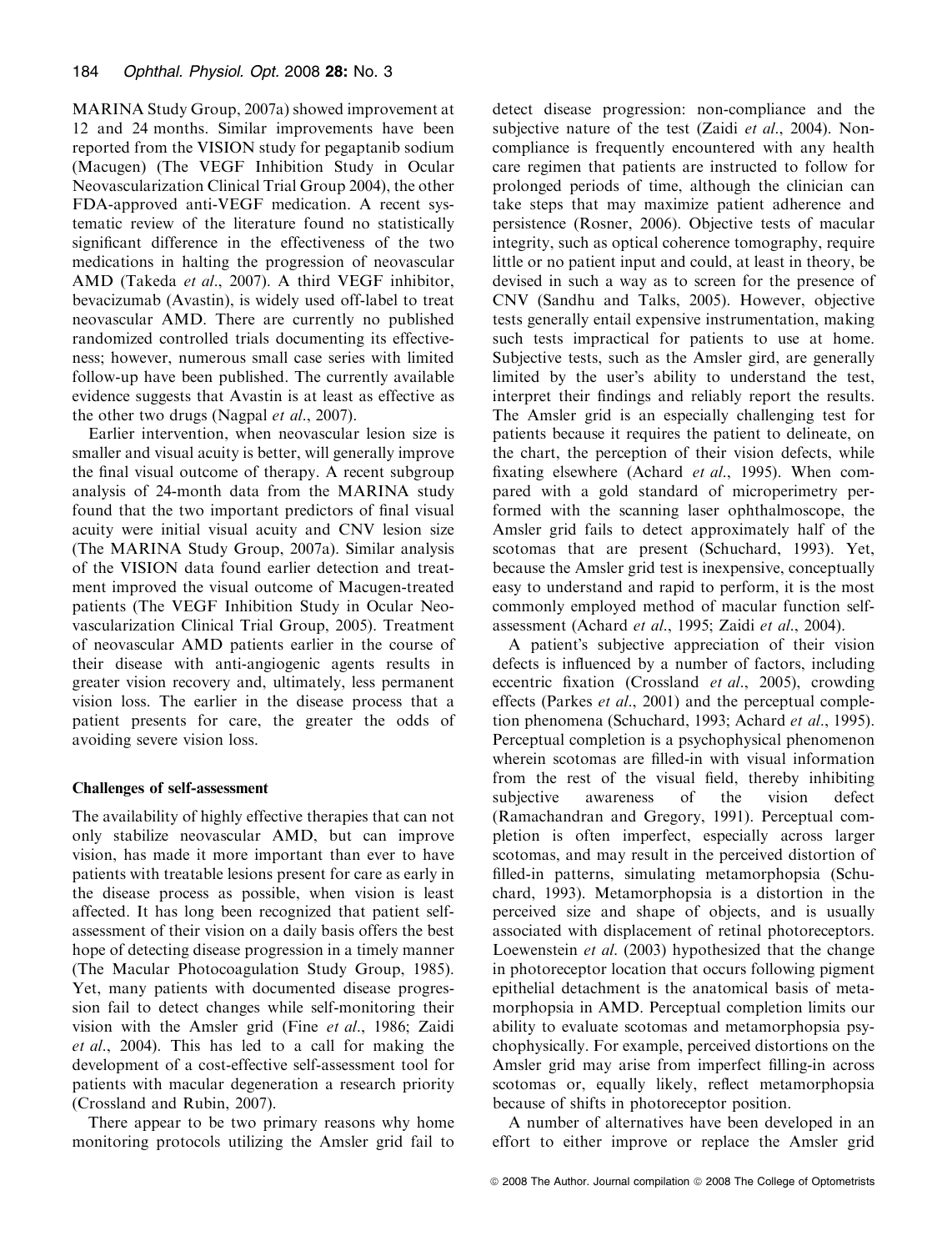(Table 1) . The Amsler grid has been modified in a variety of ways to improve its sensitivity, including redon-black grids (Almony et al., 2005), low contrast grids (Cheng and Vingrys, 1993) and computerized grids (Fink and Sadun, 2003, 2004; Nazemi et al., 2005). Alternatives to the grid test include preferential hyperacuity perimetry (Loewenstein et al., 2003; The Preferential Hyperacuity Perimeter Research Group, 2005a,b, Kampmeier et al., 2006), macular mapping test (Trauzettel-Klosinski et al., 2003; Bartlett et al., 2005) and noise-field campimetry (Freeman et al., 2004; Crossland et al., 2007). Some of the most promising developments in the search for a self-assessment tool for patients with macular degeneration are summarized below.

#### Computerized Amsler grid

The sensitivity of the Amsler grid can be increased by decreasing its contrast, either with low-contrast printed charts (Cheng and Vingrys, 1993) or with cross-polarizing lenses (Wall and Sadun, 1986; Almony et al., 2005). As chart contrast is decreased, scotomas tend to grow in size and additional defects may appear. Traditionally, the threshold Amsler grid test has involved performing the test using cross-polarizing lenses adjusted such that the Amsler grid is barely perceptible (Wall and Sadun, 1986; Almony et al., 2005).

Fink and Sadun (2003, 2004) have developed a novel three-dimensional computer-automated version of the threshold Amsler grid test. Patients are instructed to map their visual field defects using a standard Amsler grid displayed on a touchscreen computer monitor. The patient uses their finger to outline the margins of their vision defects on the touchscreen at each of five contrast levels (100%, 80%, 60%, 40% and 20%). Each eye requires approximately 5 min to be tested. The results are then analysed to produce a three-dimensional depiction of visual field defects that can be analysed in terms of their slope, location, shape and depth (Figure 1).

Table 1. Alternative self-assessment tools for patients at-risk for choroidal neovascularization

| Tool                     | <b>Status</b> | <b>Comment</b>                                                                                           |
|--------------------------|---------------|----------------------------------------------------------------------------------------------------------|
| Computerized Amsler grid | Pending       | Actively studied as a research tool, but not currently available to the public                           |
| Home PHP device          | Pending       | Currently undergoing FDA review. Expected to be commercially available in Fall 2008.                     |
| Macular mapping test     | Available     | Computer software program.<br>Available at http://www.ski.org/Rehab/MacKeben/General/MMTest-webpage.html |
| MyVisionTest             | Available     | Online entoptic perimetry program. Available at http://www.myvisiontest.com                              |
| Television static        | Available     | Noise-field campimetry using static from a non-transmitting television station                           |



Figure 1. Computerized Amsler grid results. 3-D display of a scotoma in a patient with macular degeneration recorded by the computerautomated threshold Amsler grid test. The x-y axis denotes the horizontal and vertical coordinates of the visual field in degress with (0,0) being the center of fixation. The z-axis denotes the contrast sensitivity of the retina expressed in percent. (Image courtesy of Wolfgang Fink; http:// autonomy.caltech.edu/biomedicine/3d\_computer\_automated.html).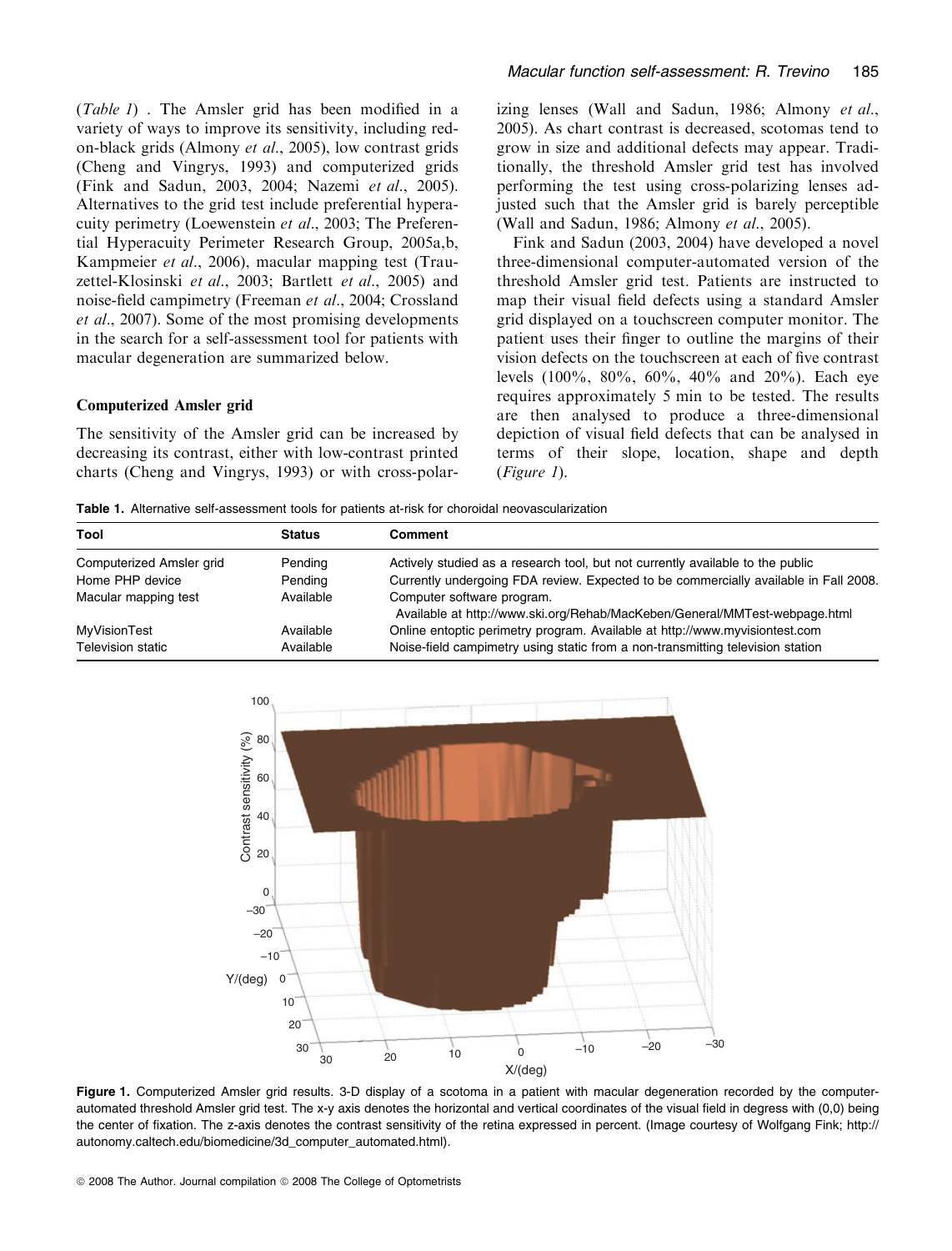Nazemi et al. (2005) reported the results of a pilot study conducted with the computerized Amsler grid test, consisting of 41 eyes from 25 patients with age-related macular degeneration. The three-dimensional scotoma depictions consistently demonstrated 'scallop'-shaped borders and step-like patterns, with either steep slopes or a combination of steep and shallow slopes. The investigators reported that visual field defects in patients with non-exudative AMD were found to have steepsloping margins while patients with the exudative form of the disease tended to have scotomas with shallowsloping margins; however, sensitivity and specificity data for this finding were not reported. Test–retest variability was not investigated. The authors concluded that this device is an effective tool in accurately evaluating, characterizing and monitoring scotomas in patients with AMD. More recently, this device has also been employed to screen for glaucoma (Nazemi et al., 2007).

The computerized Amsler grid would appear to have potential as a self-assessment tool. Nazemi et al. (2005) specifically suggested that the computerized Amsler grid test may be a useful tool for monitoring patients with macular degeneration for the development of choroidal neovascularization over the Internet, although to our knowledge it is not currently deployed in this fashion. An important advantage of this technology is the fact that most macular degeneration patients are already familiar with the use of the Amsler grid; therefore, they may more easily adapt to the computerized version of this test. The ability to differentiate exudative from nonexudative disease is a very exciting finding but requires further investigation. The shortcomings of the conventional grid test, including crowding effects and filling-in, may continue to limit the sensitivity of this test.

## Preferential hyperacuity perimetry

Lowenstein and colleagues have developed the preferential hyperacuity perimeter (PHP) (Loewenstein et al., 2003; The Preferential Hyperacuity Perimeter Research Group, 2005a,b). This device may assist in the early detection of neovascular AMD.

The test procedure analyses the central  $14^{\circ}$  of the visual field by presenting the patient with a series of dotted lines on a touchscreen video monitor (The Preferential Hyperacuity Perimeter Research Group, 2005b) (Figure 2). Each line that is presented to the patient contains one dot out of alignment with the others (an artificial distortion). Each dotted line appears for only 160 ms, then the patient, fixating a central point, touches the screen with a stylus at the perceived location of the misaligned dot. The artificial distortion serves as a competitive stimulus to any pathological distortion that might appear on the presented pattern. When a CNV lesion is present, attention competition between the artificial distortion and the pathological distortion takes place in the patient's brain (Loewenstein, 2007). In general, the brain ignores smaller stimuli when there is a larger one. This phenomenon is exploited in PHP testing to assess the magnitude of the pathological distortion: varying sizes of artificial distortion are presented, allowing quantification of the pathological distortion by analyzing the patient's responses. Based upon these responses, a visual field map is constructed, analysed and compared with normative data, thereby determining the likelihood of a defect being the result of CNV. The test samples 500 data points in each eye and takes about 5 min per eye to complete.

The PHP has been shown to be more sensitive than the conventional Amsler grid in detecting visual changes



Figure 2. The Foresee Preferential Hyperacuity Perimeter (Foresee PHP<sup>TM</sup>). The patient is positioned on a chin rest and directs their gaze at a central fixation target. A stylus is used to record on a touchscreen video monitor the location of the perceived distortion of a dotted line stimulus. (Image courtesy of Notal Vision, Tel Aviv, Israel: http://www.notalvision.com).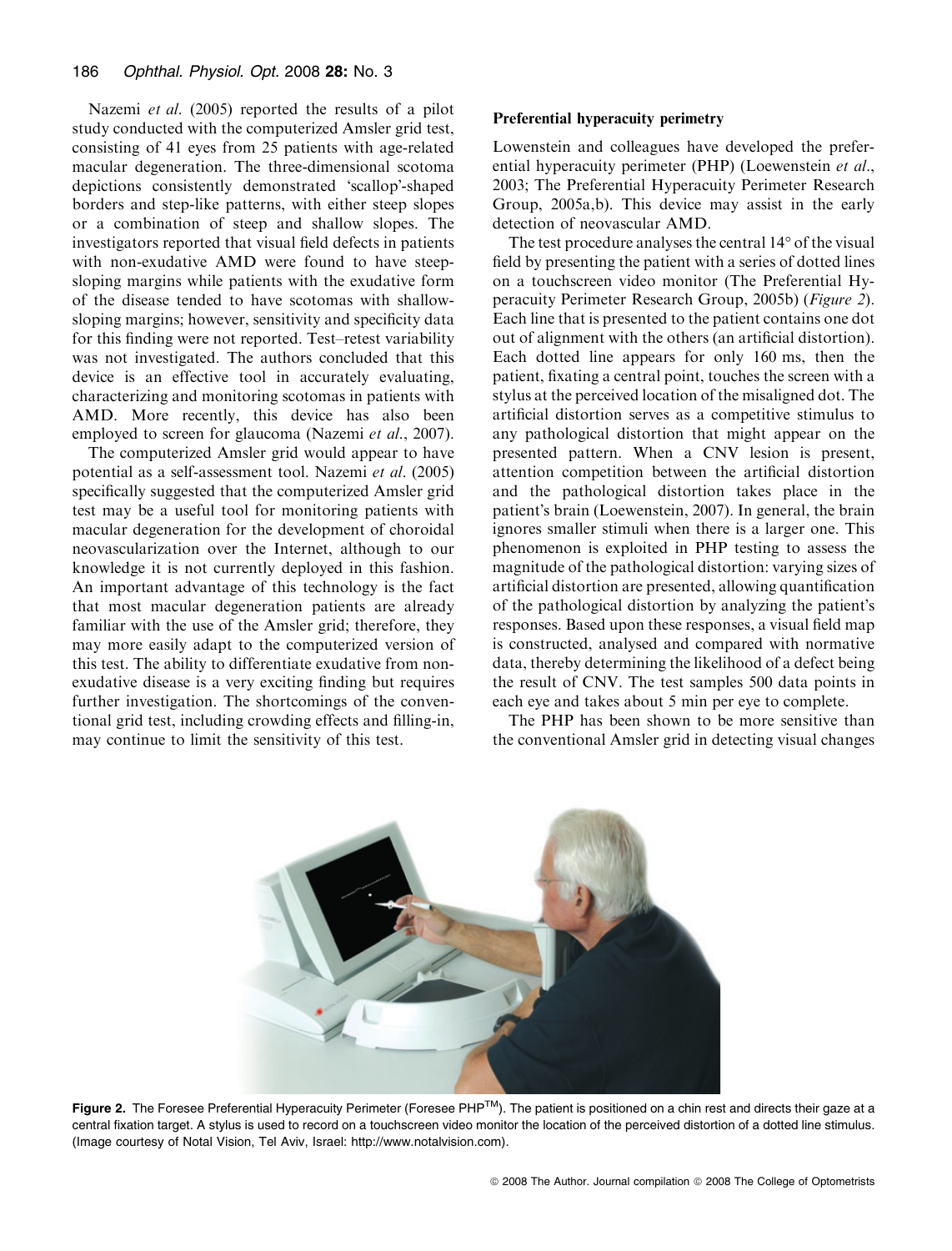associated with AMD. The Preferential Hyperacuity Perimeter Research Group (2005b) reports on a multicenter study of 150 patients that underwent both conventional Amsler grid testing and PHP. Fundus photographs and fluorescein angiograms read by investigators masked to both the PHP and Amsler results were used to establish the presence and type of macular degeneration. This study found that 68% of all patients with AMD had a positive PHP, while 26% had positive results on Amsler grid examination  $(p \leq 0.001)$ . Of those patients with neovascular AMD, 100% were positive on the PHP and 53% on the Amsler grid. However, 18% of patients without AMD had a positive PHP. Thus, although the PHP was found to be more sensitive than the Amsler grid in detecting AMD, it had a relatively high rate of false positives.

The Preferential Hyperacuity Perimetry Research Group (2005a) reports on another study of the PHP after making adjustments to the algorithm to decrease the number of false positives. A total of 122 participants with either intermediate stage AMD or presumed recent-onset (within 60 days) neovascular AMD underwent PHP testing. Photographs and angiograms were evaluated by graders masked to the PHP results to establish the stage of the macular degeneration. The investigators found that the sensitivity of PHP to detect newly diagnosed CNV was 82% and the specificity to differentiate newly diagnosed CNV from the intermediate stage of AMD was 88%. Furthermore, PHP results were not influenced by lesion size or location; lesions that did not extend under the center of the macula as well as lesions with a small size  $(< 2$  disc areas) were detected with a sensitivity similar to that for the entire cohort. Test–retest variability was not investigated. The authors conclude that PHP is able to differentiate recent-onset neovascular AMD from intermediate stage AMD with high sensitivity and specificity.

Kampmeier et al. (2006) report on 140 patients with AMD that underwent testing with both the PHP and conventional Amsler grid and found little difference in the sensitivity of the two tests. The stages of AMD were independently graded in a masked fashion by fundus photographs and fluorescein angiography. Of 50 patients with advanced non-neovascular AMD, the Amsler was marginally more sensitive than the PHP; 23 (46%) tested positive with the PHP test and 26 (52%) were positive on the Amsler grid. Of 45 patients with neovascular AMD, the PHP was marginally more sensitive than the Amsler; 38 (84%) had a positive PHP test and 36 (80%) a positive Amsler grid test. Surprisingly, there were more false positives with the Amsler grid than the PHP; one of 34 normal controls  $(3\%)$  had a positive PHP test and five  $(15\%)$  had a positive Amsler grid test. The authors conclude that both tests are useful for detecting AMD, but that the PHP may be more sensitive in patients with neovascular AMD.

The utility of the PHP as a device for self-monitoring at home has been investigated. A portable version of the PHP referred to as the 'ForeseeHome AMD Monitor' has been developed for this purpose (Notal Vision Inc, Tel Aviv, Israel). Loewenstein et al. (2007) reported on a validation study using the home PHP device involving 62 patients with AMD, 46 with intermediate-stage AMD and 16 with neovascular AMD. All patients underwent supervised examinations using the home PHP device, then 32 of the patients with intermediate-stage AMD continued using the device at their homes twice a week for 6 weeks to assess performance reliability in a home environment. During the supervised examinations, 11 of 13 patients with CNV and reliable test performance were found to have a significant defect using the home PHP device (sensitivity of 83%), and 30 of 36 patients with intermediate-stage AMD and reliable test performance did not demonstrate a significant defect (specificity of 83%). All of the patients tested at home performed the test reliably and managed to operate the device independently. The authors conclude that the concept of patients with intermediate-stage AMD self-monitoring their vision at home using the ForeseeHome AMD Monitor was validated successfully.

An important advantage of using a device such as the ForeseeHome AMD Monitor for self-assessment of macular function is that the instrument could achieve a standardized presentation of the test stimuli. Variables associated with differences in computer hardware, such as size and quality of the video display, are avoided. The ability of PHP to differentiate early onset neovascular AMD from intermediate stage AMD is of major clinical significance. An important disadvantage of the home PHP device would be the cost barrier associated with patients acquiring the device. As a potential alternative to having patients purchase a PHP device, the Preferential Hyperacuity Perimetry Research Group (2005a) suggested that clinicians could use in-office PHP to periodically monitor individuals that have intermediatestage AMD in between regular examinations in an effort to identify recent-onset CNV.

## Macular mapping test

The macular mapping test (MMT) was designed primarily for quick assessment of residual vision in patients with maculopathies (MacKeben, 2007). However, it may also be employed as a tool for monitoring disease progression (Trauzettel-Klosinski et al., 2003; Bartlett et al., 2005).

The MMT is a computer software program used in conjunction with a personal computer. The test screen displays a constant background pattern throughout the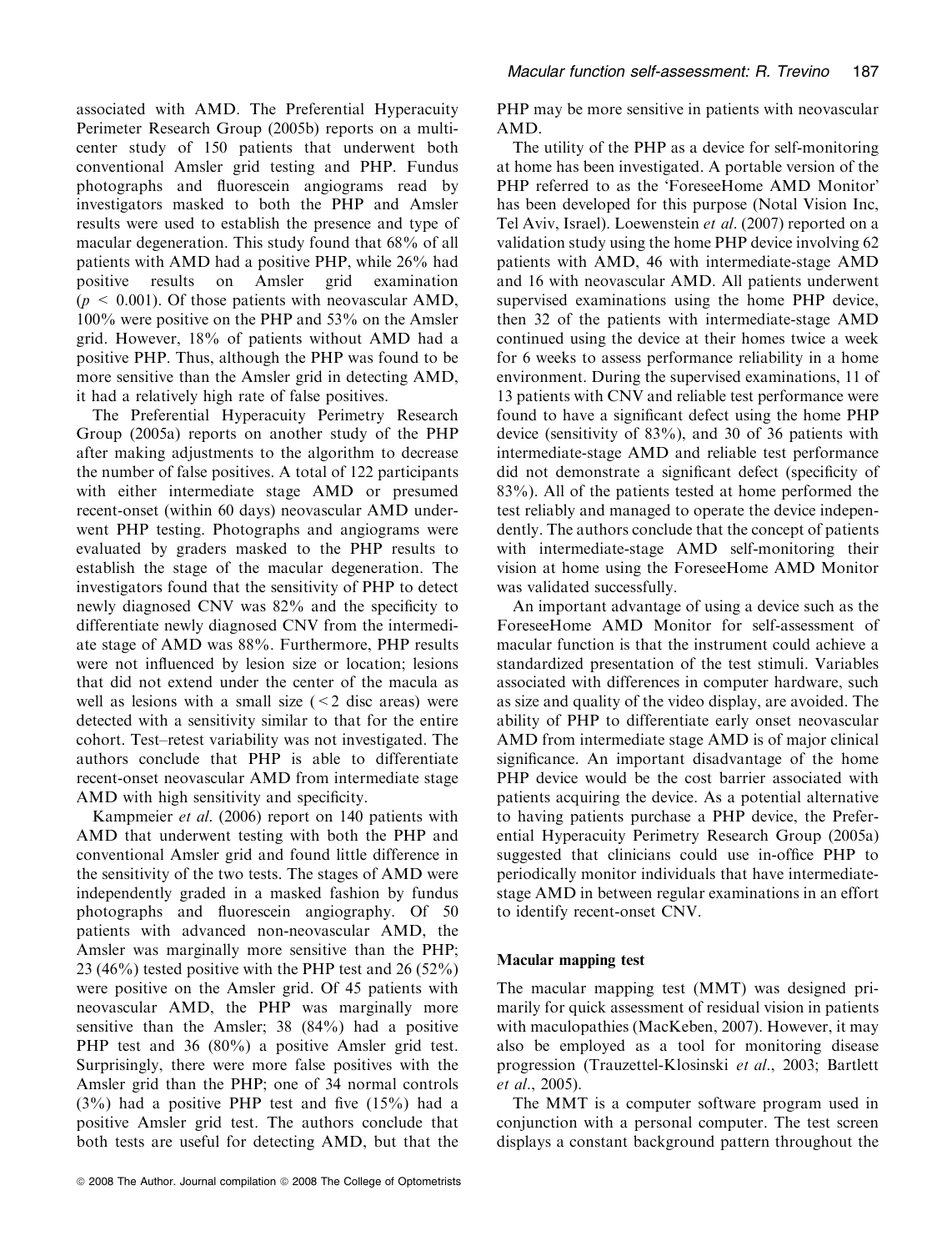

Figure 3. Subject view of the MMT results. Black squares indicate letters that were not seen, half-shaded squares indicate those that were seen but not correctly identified, and white squares indicate letters that were correctly identified. (Source: Bartlett, H., et al. 2005. Reprinted in accordance with the BioMed Central Open Access License.)

test, that resembles a 'wagon wheel' subtending the central  $18^{\circ}$  of the visual field (*Figure 3*). Eight spokes point inwards but do not reach the center of the display area. This pattern is designed to aid the patient with maintaining fixation at the center of the display area during the vision test. Test stimuli are uppercase letters drawn from the modern Latin alphabet that appear for 234 ms, unpredictably, in one of 36 locations on the test screen. The letters are five pixels high in the center of the screen and become progressively larger toward the periphery. During the test, the patient fixates the center of the test screen and is asked to identify each letter after it has appeared. There are three possible categories of response: (i) target not detected, (ii) target detected but not recognized (including incorrect responses) and (iii) target correctly recognized. The final score is calculated using the following system: target not detected, 0; target detected but not recognized, 1; target correctly recognized, 2. The final score is displayed at the end of the test along with a 'map' of the areas that are seen and unseen. The test takes approximately 3 min per eye.

Trauzettel-Klosinski et al. (2003) have compared the results of MMT with those of manual perimetry using the Tübingen perimeter in 50 patients with a variety of disorders that produce a central scotoma, including AMD, Stargardt's disease and diabetic maculopathy. To allow direct comparison of the two tests, the investigators divided the central  $10^{\circ}$  of visual field into 32 sectors, according to the stimulation grid of the MMT. The results of corresponding locations of the tests were compared. Only absolute field defects were analysed. For perimetry, only the brightest stimulus, and for MMT only 'not detected' responses were counted as deficits. Using this approach, the investigators found that correspondence between the two tests was 87.5%, suggesting that there is little difference in the ability of the two tests to detect and delineate dense scotomas. The authors concluded that there was a good agreement between MMT and manual perimetry and that MMT is well suited to screen for, and monitor the course of, central vision loss in patients with macular disease.

Bartlett *et al.* (2005) have investigated the test–retest variability of the MMT. Thirty-one healthy eyes of 31 normal subjects underwent the test. MMT readings were also taken from 17 eyes of 17 patients with soft drusen and 12 eyes of 12 patients with geographic atrophy secondary to AMD. The study was designed to assess reproducibility (variability between different examiners) and repeatability (variability with the same examiner). Test–retest repeatability of MMT scores was analysed by calculating the coefficient of repeatability, which yields the 95% confidence limits for the amount of difference between two sets of results. The average MMT score for the 12 eyes with AMD was 61.9  $\pm$  23.8, and for 16 agematched controls, it was  $94.5 \pm 4.8$  ( $p \le 0.001$ ). The MMT scores of patients with soft drusen were not significantly different to those of normal age-matched controls. The intraexaminer coefficient of repeatability was  $\pm 6.70$  and  $\pm 7.40$  for the two examiners in this study. Between examiners, the coefficients ranged between  $\pm 4.3$  and  $\pm 7.24$ . Based upon these results, the investigators determined that the MMT score has to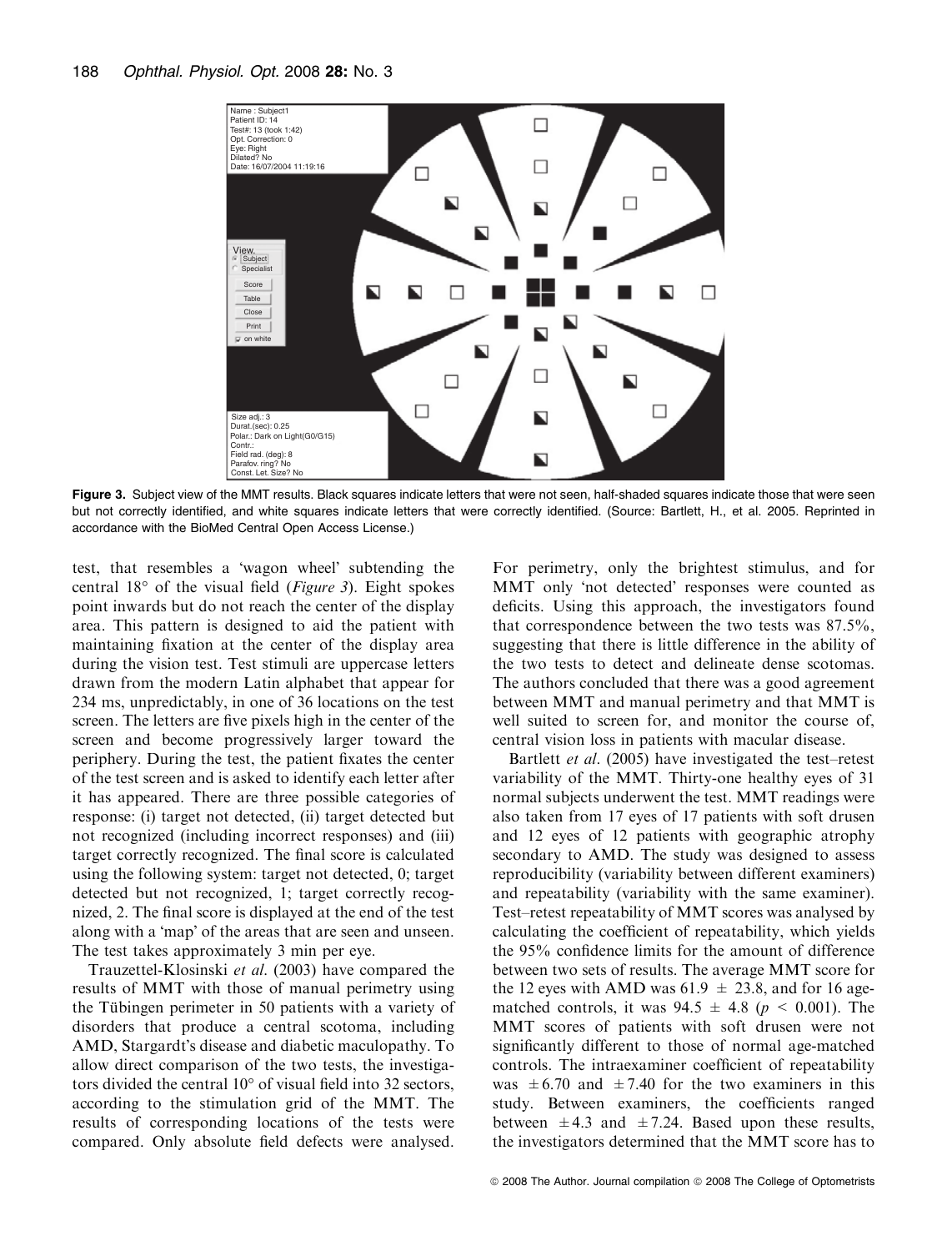change by more than 14 points for the change to be considered clinically significant. They conclude that despite considerable variability, the MMT score could be useful for monitoring progression of AMD.

The MMT is a potential self-assessment tool for patients with AMD. It is easy to understand, rapid to perform and yields a quantitative score that can be tracked over time. The software appears to be as sensitive as manual perimetry in delineating dense scotomas caused by macular degeneration, but whether this holds true for more subtle defects is unknown. One important disadvantage is the cost of the software (\$325 USD at the time of writing – personal communication, Manfred MacKeben) which could be prohibitively expensive for many patients with AMD. Another disadvantage would be the aforementioned test–retest variability, such that a loss of 7 test points (scored at 2 points each) is required before disease progression can be confirmed.

## Noise-field campimetry

The filling-in phenomena that normally prevents the subjective perception of scotomas can, in some instances, be overcome by gazing at random visual noise, such as video static (Aulhorn and Köst, 1988). Patients with an acquired scotoma secondary to a retinal or optic nerve lesion may perceive an inhomogeneous region within the noise pattern that corresponds to their scotoma. Once the scotoma is perceived, it may be possible to map the vision defect, a procedure referred to as entoptic perimetry. Variations of this technique have been successfully used to screen for vision defects caused by a variety of pre-chiasmal eye diseases, including AMD, diabetic retinopathy and glaucoma (Adachi and Shirato, 1994; Brown et al., 2000; Plummer et al., 2000). Noise-field campimetry is not very effective in eliciting scotomas caused by post-chiasmal lesions (Schiefer et al., 1998) or the physiological blindspot.

Freeman et al. (2004) determined the sensitivity and specificity of entoptic perimetry in patients with AMD. In this study, the noise field was generated by a computer software program and was delivered to the patient via a scanning laser virtual retinal display. The patient traced out their scotomas on a touch-sensitive pad that fed the virtual drawings into the computer and they then appeared within the virtual display. This procedure was performed on 171 eyes of 91 patients with AMD and 43 eyes of 24 healthy age-matched control subjects. The presence and severity of AMD was determined by masked readings of fundus photographs. The entoptic perimetry findings were read by an investigator masked to the ophthalmological findings. The sensitivity of entoptic perimetry was assessed for each of eight grades of severity of AMD. Sensitivity measurements ranged from a low of 70% for patients with mild drusen to a high of 100% for patients with untreated CNV. Overall, the mean sensitivity was 82% and the specificity was 1.00. The authors conclude that scanning laser entoptic perimetry is a specific and sensitive test for detecting AMD, even at the earliest stages when patients are typically asymptomatic.

Crossland et al. (2007) employed the twinkle aftereffect (TwAE) to further enhance scotoma perception during entoptic perimetry. The TwAE is an illusion that can be elicited following adaptation to a random noise stimulus. If the noise pattern does not stimulate a circumscribed region within the visual field, i.e. a scotoma, that area will appear to 'twinkle' when the noise pattern is suddenly replaced with a uniform field (Ramachandran and Gregory, 1991). Eight subjects, seven with bilateral advanced AMD and one with unilateral traumatic maculopathy, viewed video static on a computer monitor for 15 s (adaptation phase) followed by an isoluminant grey screen for 15 s (test phase) (Figure 4). This cycle was repeated five times (total test time: 2.5 min) for each eye that was tested. During the test phase, if the subject perceived a TwAE, they were asked to outline it using a stylus on a touchscreen that recorded their drawing. Half of the subjects experienced perceptual filling-in of their vision defects during the adaptation phase, in other words, four (50%) of the eight subjects did not perceive their scotomas while viewing the video static. Six (75%) of eight subjects experienced the TwAE during the test phase and could easily trace around its perimeter. Of the four subjects who experienced filling-in, three experienced the TwAE. Therefore, seven (87.5%) of eight subjects perceived their scotomas either via the noise field or via the TwAE. The investigators report that they were unable to identify any distinguishing characteristics of the one subject that was unable to perceive his scotomas during either the adaptation or test phase of the experiment. The researchers compared the accuracy of the defects recorded by patients using the TwAE and those recorded with microperimetry. There was excellent agreement between both measures. The authors conclude that the TwAE is a quick and accurate technique for investigating scotomas.

Noise-field campimetry is a promising tool for selfassessment of macular function in patients with macular degeneration. Viewing video static, most patients are able to subjectively perceive their defects, either directly or with the assistance of the TwAE, and accurately map their scotomas. Another advantage is that the test takes very little time to perform, which may improve compliance with daily self-assessment. An important disadvantage of noise-field campimetry is that subjective appreciation of scotomas is completely foreign to most people, making it potentially difficult for some patients to understand and perform the test in an unsupervised home setting. It also seems clear that not all patients are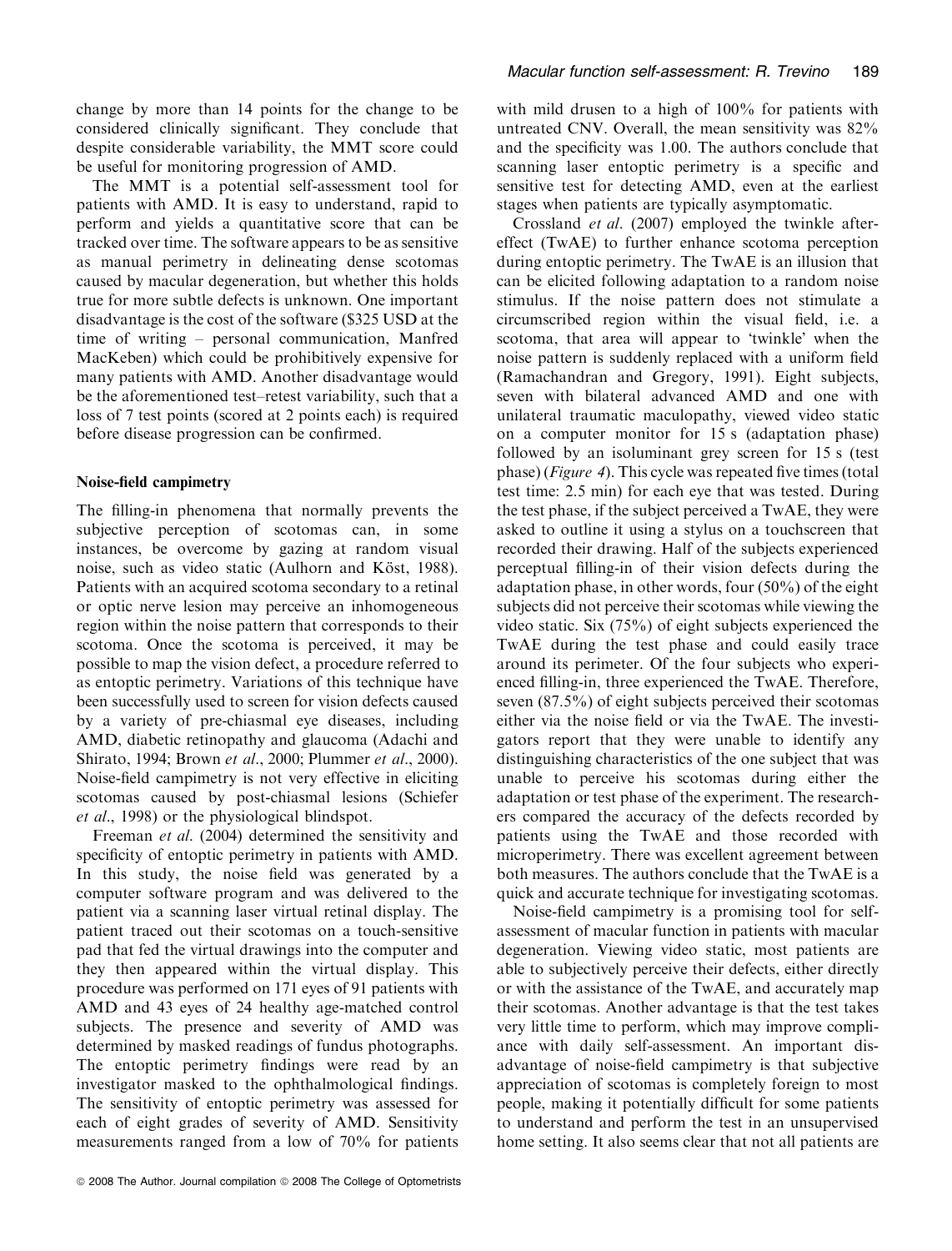

Figure 4. Noise-field stimulus presentation. The control screen was an isoluminant grey screen presented for 15 seconds to determine whether subjects could trace their scotoma boundary against a regular background. The adaptation phase was a dynamic field of random grayscale noise presented for 15 seconds. The test phase was a further insoluminant grey screen presented for 15 seconds. A red cross was present throughout to guide fixation. Adaptation and test phase were repeated to a total of five times. (Source: Crossland et al. 2007. Reprinted in accordance with the Creative Commons Attribution License.)

capable of perceiving their scotomas using currently available noise-field campimetry techniques.

#### Conclusion

A number of emerging technologies hold promise as potential self-monitoring tools for patients at-risk for choroidal neovascularization. Each technology is associated with a distinct set of advantages and disadvantages. The technologies reviewed in this paper are superior to the current practice of using a printed Amsler grid chart in that they offer one or more of the following: (i) the ability to detect more subtle defects, (ii) to differentiate exudative from non-exudative disease and (iii) quantitative analysis of test results. A workable approach to incorporating these new tools into clinical practice may be to introduce patients to a variety of methods of assessing their vision and allow them to find one that works best for them.

#### References

- Achard, O. A., Safran, A. B., Duret, F. C. and Ragama, E. (1995) Role of the completion phenomenon in the evaluation of Amsler grid results. Am. J. Ophthalmol. 120, 322– 329.
- Adachi, M. and Shirato, S. (1994) The usefulness of the noisefield test as a screening method for visual field defects. Jpn. J. Ophthalmol. 38, 392–399.
- Almony, A., Garg, S., Peters, R. K., Mamet, R., Tsong, J., Shibuya, B., Kitridou, R. and Sadun, A. A. (2005) Thresh-

old Amsler grid as a screening tool for asymptomatic patients on hydroxychloroquine therapy. Br. J. Ophthalmol. 89, 569–574.

- Aulhorn, E. and Köst, G. (1988) Rauschfeldkampimetrie: eine perimetrische Untersuchungsweise. Klin. Monatsbl. Augenheilkd. 192, 284–288.
- Bartlett, H., Davies, L. and Eperjesi, F. (2005) The macular mapping test: a reliability study. BMC Ophthalmol. 5, 18.
- Brown, J. C., Kylstra, J. A. and Mah, M. L. (2000) Entoptic perimetry screening for central diabetic scotomas and macular edema. Ophthalmology 107, 755–759.
- Cheng, A. S. and Vingrys, A. J. (1993) Visual losses in early age-related maculopathy. Optom. Vis. Sci. 70, 89–96.
- Crossland, M. and Rubin, G. (2007) The Amsler chart: absence of evidence is not evidence of absence. Br. J. Ophthalmol. 91, 391–393.
- Crossland, M. D., Culham, L. E., Kabanarou, S. A. and Rubin, G. S. (2005) Preferred retinal locus development in patients with macular disease. Ophthalmology 112, 1579-1585.
- Crossland, M. D., Dakin, S. C. and Bex, P. J. (2007) Illusory stimuli can be used to identify retinal blind spots. PLoS ONE 2, e1060, viewed 31 December 2007, doi:10.1371/ journal.pone.0001060
- Fine, A. M., Elman, M. J., Ebert, J. E., Prestia, P. A., Starr, J. S. and Fine, S. L. (1986) Earliest symptoms caused by neovascular membranes in the macula. Arch. Ophthalmol. 104, 513–514.
- Fink, W. and Sadun, A. (2003) Novel 3D computerized threshold Amsler grid test, Perimetry Update 2002/2003. Kugler, Amsterdam, pp. 207–212.
- Fink, W. and Sadun, A. (2004) Three-dimensional computerautomated threshold Amsler grid test. J. Biomed. Opt. 9, 149–153.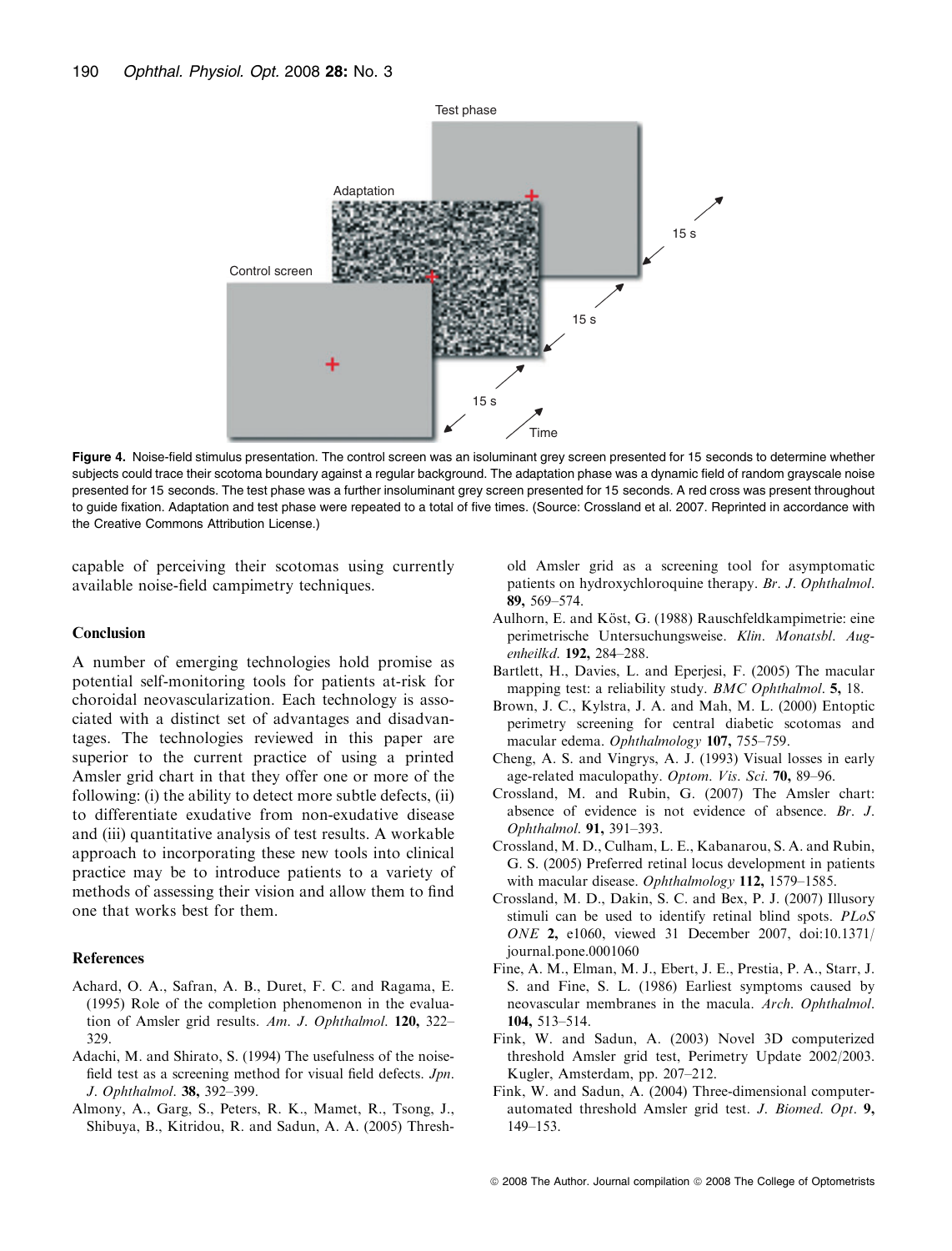- Freeman, W. R., El-Brady, M. and Plummer, D. J. (2004) Scanning laser entoptic perimetry for the detection of agerelated macular degeneration. Arch. Ophthalmol. 122, 1647– 1651.
- Kampmeier, J., Zorn, M. M., Lang, G. K., Botros, Y. T. and Lang, G. E. (2006) Vergleich des preferential-hyperacuity-perimeter (PHP)-tests mit dem Amsler-netz-test bei der diagnose verschiedener stadien der altersbezogenen makuladegeneration. Klin. Monatsbl. Augenheilkd. 223, 752–756.
- Loewenstein, A. (2007) The significance of early detection of age-related macular degeneration. Retina 27, 873–878.
- Loewenstein, A., Malach, R., Goldstein, M., Leibovitch, I., Barak, A., Baruch, E., Alster, Y., Rafaeli, O., Avni, I. and Yassur, Y. (2003) Replacing the Amsler grid: a new method for monitoring patients with age-related macular degeneration. Ophthalmology 110, 966–970.
- Loewenstein, A., Ferencz, J. R., Lang, Y., Yeshurun, I., Pollack, A. and Springer, A. (2007) 'Can We Help Patients Diagnose their CNV Early at Home? A New Home-use Macular Perimeter', Poster Presented to the Twenty-fifth Annual Meeting of the American Society of Retina Specialists. American Society of Retina Specialists, Indian Wells, CA, 4 December.
- MacKeben, M. (2007) Macular Mapping Test. Smith-Kettlewell Eye Research Institute, San Francisco, viewed 31 December 2007. Available at: http://www.ski.org/Rehab/ MacKeben/General/MMTest-webpage.html.
- Marmor, M. F. (2000) A brief history of macular grids: from Thomas Reis to Edvard Munch and Marc Amsler. Surv. Ophthalmol. 44, 343–353.
- Nagpal, M., Nagpal, K. and Nagpal, P. N. (2007) A comparative debate on the various anti-vascular endothelial growth factor drugs: Pegaptanib sodium (Macugen), ranibizumab (Lucentis), bevacizumab (Avastin). Indian J. Ophthalmol. 55, 437–439.
- Nazemi, P. P., Fink, W., Lim, J. I. and Sadun, A. A. (2005) Scotomas of age-related macular degeneration detected and characterized by means of a novel three-dimensional computer-automated visual field test. Retina 25, 446–453.
- Nazemi, P. P., Fink, W., Sadun, A. A., Francis, B. and Minckler, D. (2007) Early detection of glaucoma by means of a novel 3D computer-automated visual field test. Br. J. Ophthalmol. 91, 1331–1336.
- Parkes, L., Lund, J. and Angelucci, A. (2001) Compulsory averaging of crowded orientation signals in human vision. Nat. Neurosci. 4, 739–744.
- Plummer, D. J., Azen, S. P. and Freeman, W. R. (2000) Scanning laser entoptic perimetry for the screening of macular and peripheral retinal disease. Arch. Ophthalmol. 118, 1205–1210.
- Ramachandran, V. S. and Gregory, R. L. (1991) Perceptual filling in of artificially induced scotomas in human vision. Nature 350, 699-702.
- Rosner, F. (2006) Patient noncompliance: causes and solutions. Mt. Sinai J. Med. 73, 553–559.
- Sandhu, S. S. and Talks, S. J. (2005) Correlation of optical coherence tomography, with or without additional colour fundus photography, with stereo fundus fluorescein angiog-

raphy in diagnosing choroidal neovascular membranes. Br. J. Ophthalmol. 89, 967–970.

- Schiefer, U., Skalej, M., Kolb, M., Dietrich, T. J., Kolb, R., Braun, C. and Petersen, D. (1998) Lesion location influences perception of homonymous scotomata during flickering random dot pattern stimulation. Vision Res. 38, 1303–1312.
- Schuchard, R. A. (1993) Validity and interpretation of Amsler grid reports. Arch. Ophthalmol. 111, 776–780.
- Takeda, A. L., Colquitt, J., Clegg, A. J. and Jones, J. (2007) Pegaptanib and ranibizumab for neovascular age-related macular degeneration: a systematic review. Br. J. Ophthalmol. 91, 1177–1182.
- The Macular Photocoagulation Study Group (1985) Early detection of extrafoveal neovascular membranes by daily central field evaluation. Ophthalmology 92, 603–609.
- The Macular Photocoagulation Study Group (1994) Visual outcome after laser photocoagulation for subfoveal choroidal neovascularization secondary to age-related macular degeneration. Arch. Ophthalmol. 112, 480–488.
- The MARINA Study Group (2006) Ranibizumab for neovascular age-related macular degeneration. N. Engl. J. Med. 355, 1419–1431.
- The MARINA Study Group (2007a) Improved vision-related function after ranibizumab treatment of neovascular agerelated macular degeneration: results of a randomized clinical trial. Arch. Ophthalmol. 125, 1460–1469.
- The MARINA Study Group (2007b) Subgroup analysis of the MARINA study of ranibizumab in neovascular age-related macular degeneration. Ophthalmology 114, 246–252.
- The Preferential Hyperacuity Perimeter Research Group (2005b) Results of a multicenter clinical trial to evaluate the preferential hyperacuity perimeter for detection of agerelated macular degeneration. Retina 25, 296–303.
- The Preferential Hyperacuity Perimetry Research Group (2005a) Preferential hyperacuity perimeter for detecting choroidal neovascularization study. Ophthalmology 112, 1758–1765.
- The Treatment of Age-related Macular Degeneration with Photodynamic Therapy Study Group (2003) Verteporfin in Photodynamic Therapy study group. Effect of lesion size, visual acuity, and lesion composition on visual acuity change with and without verteporfin therapy for choroidal neovascularization secondary to age-related macular degeneration: TAP and VIP report No. 1. Am. J. Ophthalmol. 136, 407–418.
- The VEGF Inhibition Study in Ocular Neovascularization Clinical Trial Group (2004) Pegaptanib for neovascular agerelated macular degeneration. N. Engl. J. Med. 351, 2805– 2816.
- The VEGF Inhibition Study in Ocular Neovascularization Clinical Trial Group (2005) Enhanced efficacy associated with early treatment of neovascular age-related macular degeneration with pegaptanib sodium: an exploratory analysis. Retina 25, 815–827.
- Trauzettel-Klosinski, S., Biermann, P., Hahn, G. and Weismann, M. (2003) Assessment of parafoveal function in maculopathy: a comparison between the macular mapping test and kinetic manual perimetry. Graefes Arch. Clin. Exp. Ophthalmol. 241, 988–995.